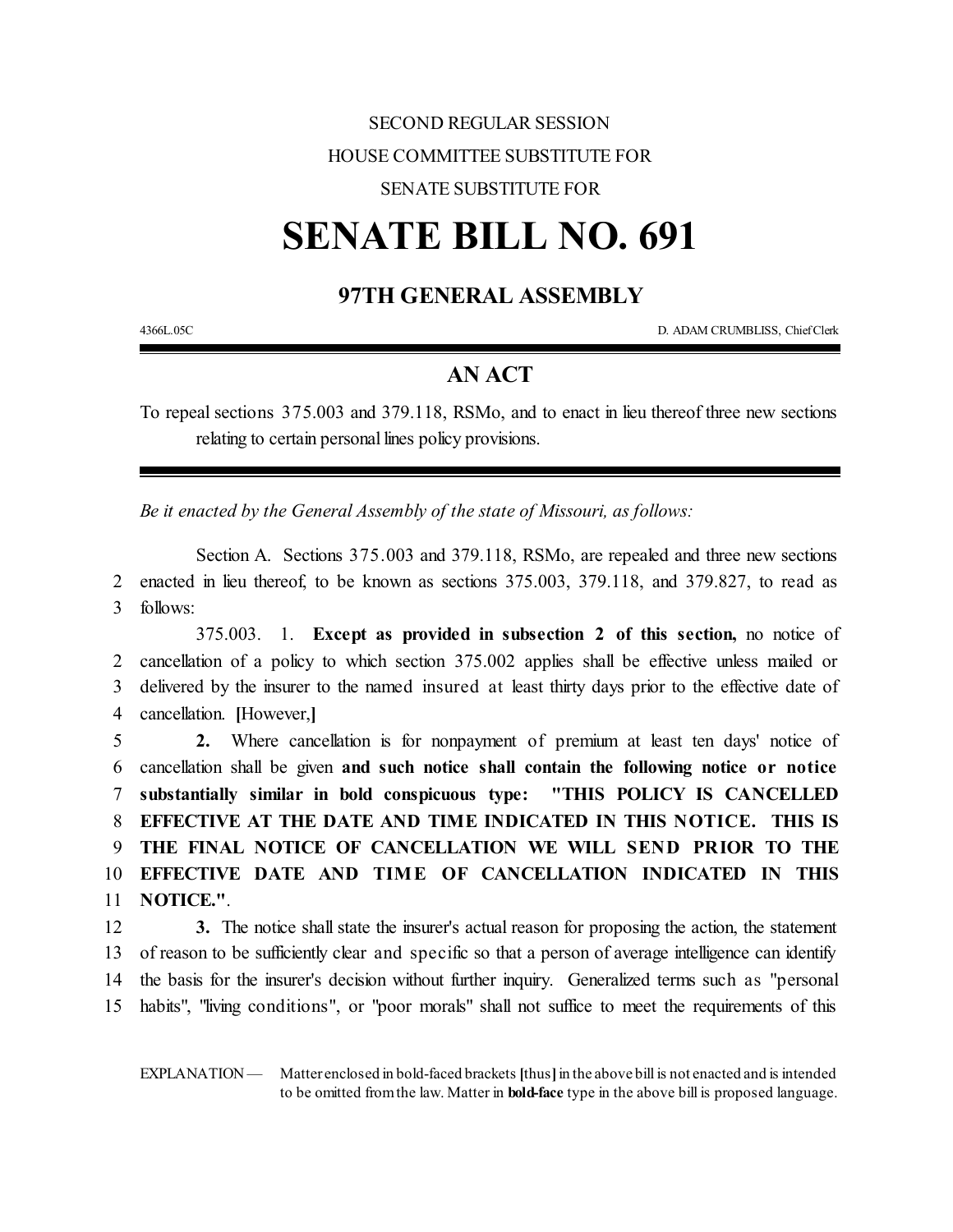$HCS$  SS SB 691 2

 subsection. The notice shall also state that the insured may be eligible for insurance through the Missouri basic property insurance inspection and placement program.

 **4. Issuance of a notice of cancellation under subsection 1 or 2 of this section constitutes a present and unequivocal act of cancellation of the policy.**

 **5. An insurer may reinstate a policy cancelledunder subsection1 or 2 of this section at any time afte r the notice of cancellation is issued if the reason for the cancellation is remedied. An insurer may send communications to the insured, including but not limited to billing notices for past due premium, offers to reinstate the policy if past due premium is paid, notices confirming cancellation of the policy, or billing notices for payment of earned but unpaid premium. The fact that a policy may be so re instated or any such communication may be made does not invalidate or void any cancellation effectuated under subsection 1 or 2 of this section or defeat the present and unequivocal nature of acts of cancellation as described under subsection 4 of this section.**

**[**2.**] 6.** This section shall not apply to nonrenewal.

379.118. 1. If any insurer proposes to cancel or to refuse to renew a policy of automobile insurance delivered or issued for delivery in this state except at the request of the named insured or for nonpayment of premium, it shall, on or before thirty days prior to the proposed effective date of the action, send written notice by certificate of mailing of its intended action to the named insured at his last known address. **Where cancellation is for nonpayment of premium at least ten days' notice of cancellation shall be given and such notice shall contain the following notice or substantially similar in bold conspicuous type: "THIS POLICY IS CANCELLED EFFECTIVE AT THE DATE AND TIME INDICATED IN THIS NOTICE. THIS IS THE FINAL NOTICE OF CANCELLATION WE WILL SEND PRIOR TO THE EFFECTIVE DATE AND TIME OF CANCELLATION INDICATED**

**IN THIS NOTICE.".** The notice shall state:

(1) The **[**proposed**]** action **[**to be**]** taken;

(2) The **[**proposed**]** effective date of the action;

 (3) The insurer's actual reason for **[**proposing to take**] taking** such action, the statement of reason to be sufficiently clear and specific so that a person of average intelligence can identify the basis for the insurer's decision without further inquiry. Generalized terms such as "personal habits", "living conditions", "poor morals", or "violation or accident record" shall not suffice to meet the requirements ofthis subdivision;

 (4) That the insured may be eligible for insurance through the assigned risk plan if his insurance is to be cancelled.

 2. **Issuance of a notice of cancellation under subsection 1 of this section constitutes a present and unequivocal act of cancellation of the policy.**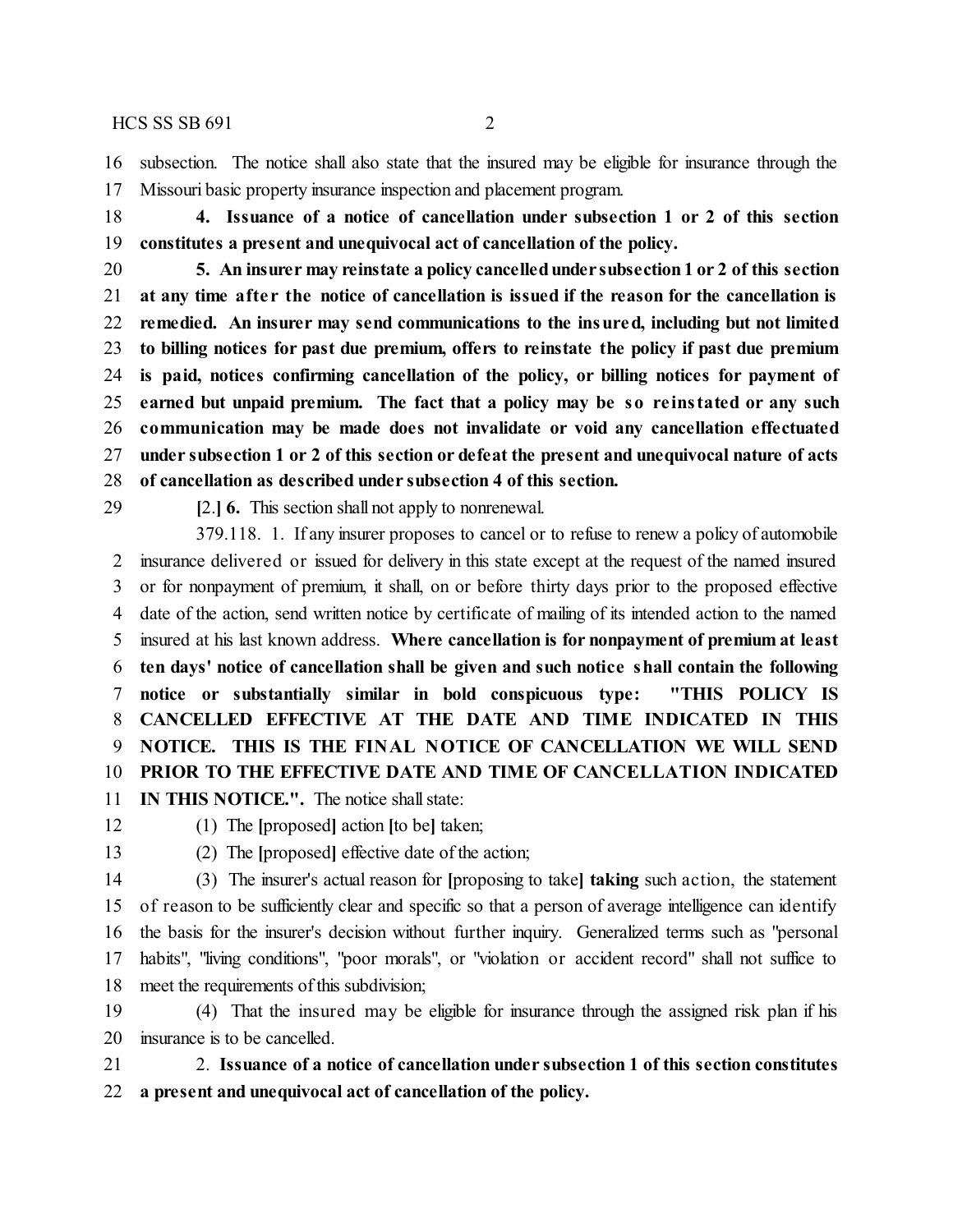**3. An insurer may reinstate a policy cancelled under subsection 1 of this section at any time after the notice of cance llation is issued if the reason for the cancellation is remedied. An insurer may send communications to the insured, including but not limited to billing notices for past due premium, offers to reinstate the policy if past due premium is paid, notices confirming cancellation of the policy, or billing notices for payment of earned but unpaid premium. The fact that a policy may be so reinstated or any such communication may be made does not invalidate or void any cancellation effe ctuated under subsection 1 of this section or defeat the present and unequivocal nature of acts of cancellation as described under subsection 2 of this section.**

 **4.** An insurer shall send an insured written notice of an automobile policy renewal at least fifteen days prior to the effective date of the new policy. The notice shall be sent by first class mail or may be sent electronically if requested by the policyholder, and shall contain the insured's name, the vehicle covered, the total premium amount, and the effective date of the new policy. Any request for electronic delivery of renewal notices shall be designated on the application form signed by the applicant, made in writing by the policyholder, or made in accordance with sections 432.200 to 432.295. The insurer shall comply with any subsequent request by a policyholder to rescind authorization for electronic delivery and to elect to receive renewal notices by first class mail. Any delivery of a renewal notice by electronic means shall not constitute notice of cancellation of a policy even if such notice is included with the renewal notice.

**379.827. 1. As used in this section, the term "sinkhole loss" means actual physical damage to a building or property arising out of sudden settlement or collapse of the earth supporting the building, and only when the sudden settlement or collapse results directly from subterranean voids created by the action of water on limestone or similar rock formation and is evidenced by:**

- 
- **(1) The abrupt collapse of the ground cover;**
- **(2) A depression in the ground cover clearly visible to the naked eye;**
- 
- **(3) Structural damage to the covered building, including the foundation; and**

 **(4) The insured structure is uninhabitable , which is evidenced by an order of condemnation by a governmental agency authorized to issue such an order for that structure, where applicable.**

 **2. Upon application, beginning January 1, 2015, the plan may issue a policy exclusively for sinkhole loss on habitational property owned by the applicant in accordance with this section to supplement the applicant's primary coverage for loss on such property issued by an insurer authorized to do business in this state . Cove rage shall be only for habitational structures and shall not cover driveways or nonhabitational detached**